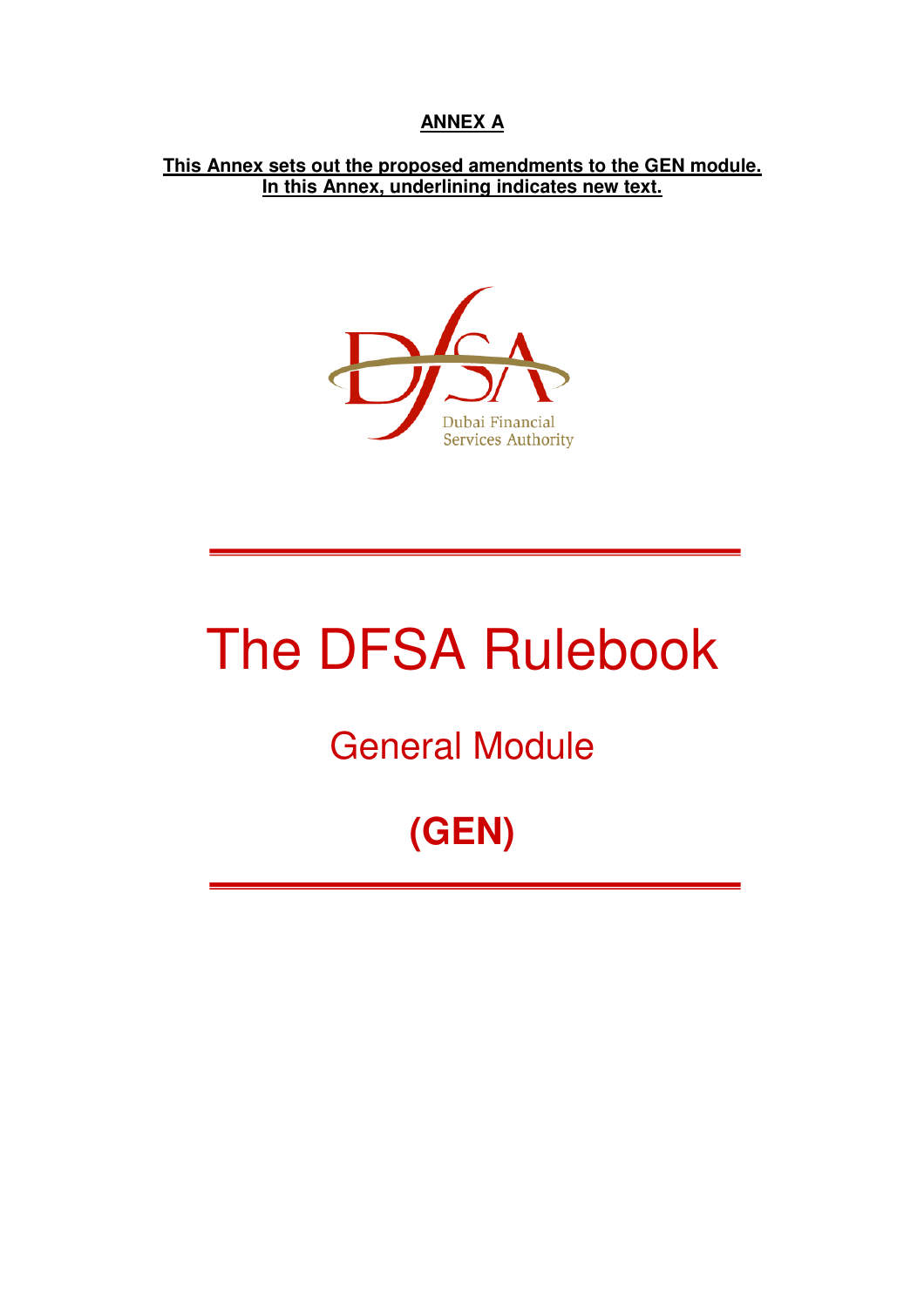

#### **2.2 Financial Service activities**

i

- **2.2.1** An activity constitutes a Financial Service under the Regulatory Law 2004 and these Rules where:
	- (a) it is an activity specified in Rule 2.2.2; and
	- (b) such activity is carried on by way of business in the manner described in section 2.3.
- **2.2.2** The following activities are specified for the purposes of Rule 2.2.1:
	- (a) Accepting Deposits;
	- (b) Providing Credit;
	- (c) Providing Money Services;
	- (d) Dealing in Investments as Principal;
	- (e) Dealing in Investments as Agent;
	- (f) Arranging Credit or Deals in Investments;
	- (g) Managing Assets;
	- (h) Advising on Financial Products or Credit;
	- (i) Operating a Collective Investment Fund;
	- (j) Providing Custody;
	- (k) Arranging Custody;
	- (l) Effecting Contracts of Insurance;
	- (m) Carrying Out Contracts of Insurance;
	- (n) Operating an Exchange;
	- (o) Operating a Clearing House;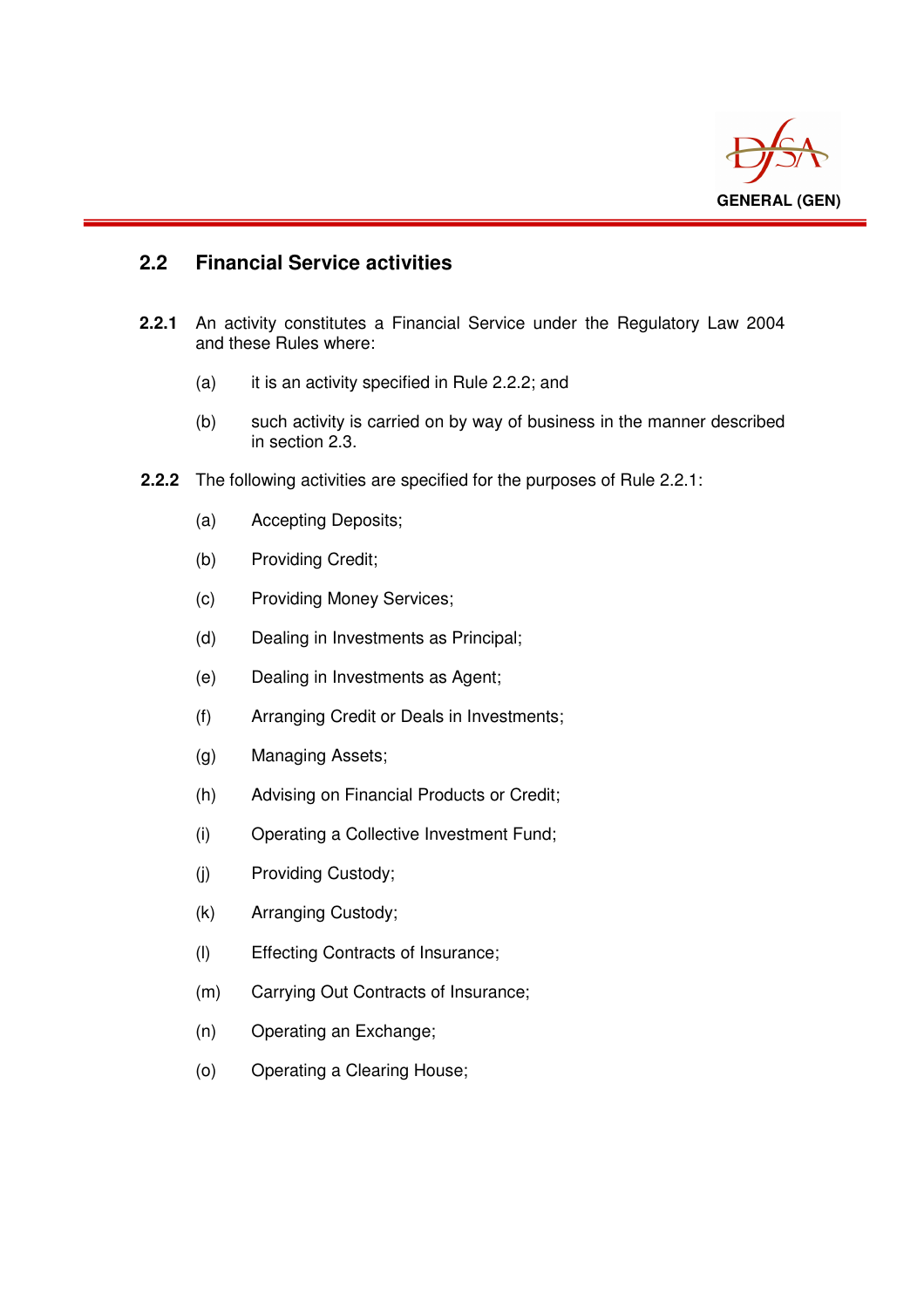

- (p) Insurance Broking;
- (q) Insurance Management;
- (r) Managing a Profit Sharing Investment Account;
- (s) Operating an Alternative Trading System; and
- (t) Providing Trust Services.

#### **Guidance**

i

Note that the ambit of these activities in Rule 2.2.2 may be restricted under COB and may be fettered by the continuing operation of Federal Law.

- **2.2.3** Each activity specified in Rule 2.2.2:
	- (a) is to be construed in the manner provided under these Rules; and
	- (b) is subject to exclusions under these Rules which may apply to such an activity.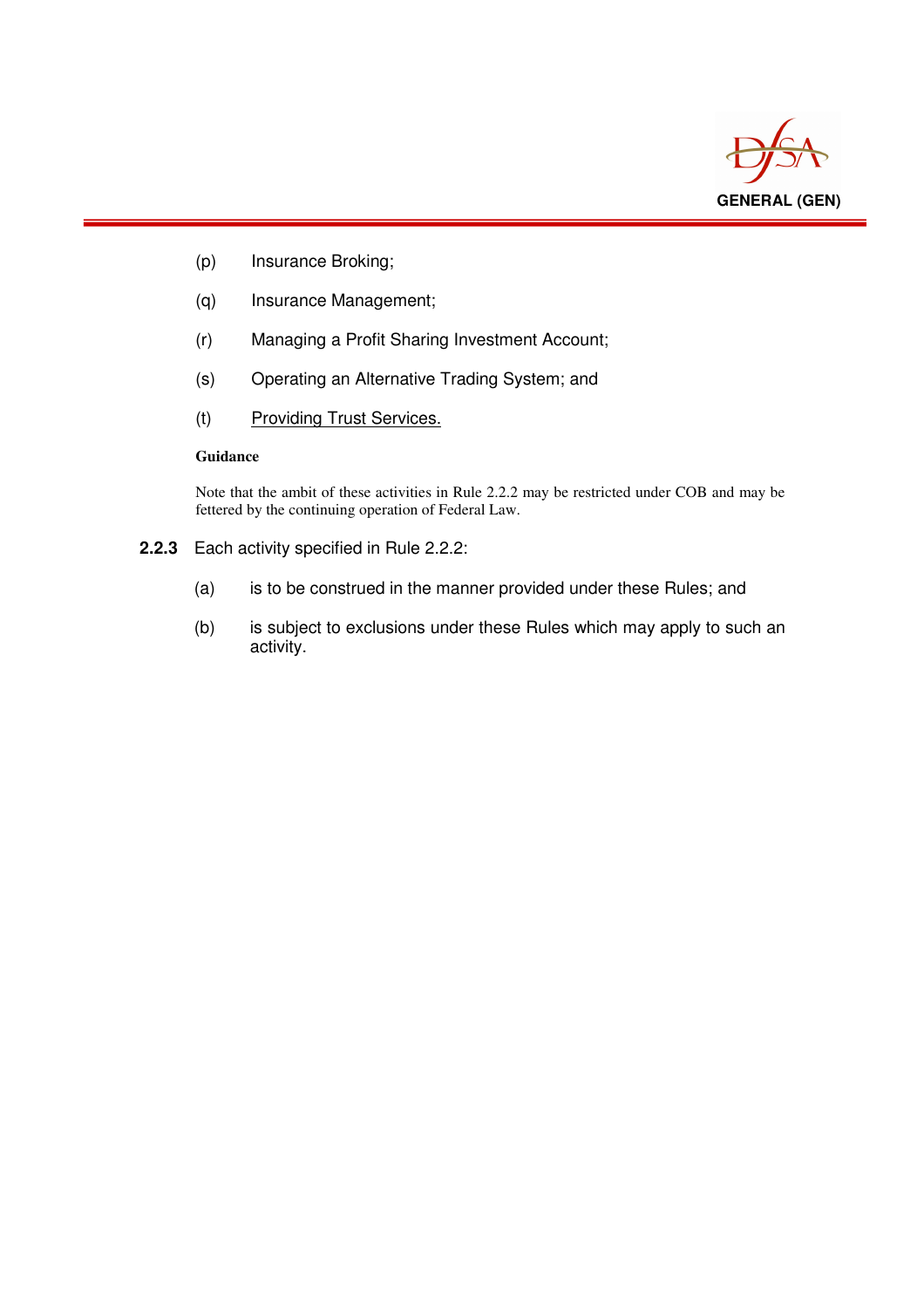

- **2.3.3** A Person does not carry on an activity specified under paragraphs (d), (e), (f) or (h) of Rule 2.2.2 by way of business if the activity is carried on solely for the purposes of or in connection with the acquisition or disposal of Shares in a Body Corporate, other than an investment company or investment limited liability partnership, provided that:
	- (a) such Shares carry at least 50% of the voting rights or the acquisition will take an existing holding to at least 50%; or
	- (b) the object of the transaction may reasonably be regarded as being the acquisition of day to day control of the Body Corporate; and
	- (c) he is to enter as principal into the transaction.

i

- **2.3.4** (1) A Person who is an Exchange does not carry on any of the other activities, save for the activity of Operating a Clearing House or Operating an Alternative Trading System, specified under Rule 2.2.2 by way of business in circumstances where the relevant activity, is carried on as a necessary part of the Exchange's business as an exchange. [Amended][VER4/08-05]
	- (2) A Person who is a Clearing House does not carry on any of the other activities, save for the activity of Operating an Exchange or Operating an Alternative Trading System, specified under Rule 2.2.2 by way of business in circumstances where the relevant activity is carried on for the purpose of, or in connection with the provision of clearing or settlement services by the Clearing House. [Amended][VER4/08-05]
	- (3) A Person who is an Authorised Market Institution and authorised to operate both as an Exchange and as a Clearing House does not carry on any of the other activities save for the activity of Operating an Alternative Trading System, specified under Rule 2.2.2 by way of business in circumstances where the relevant activity:
		- (a) is carried on as a necessary part of the Authorised Market Institution's business as an Exchange; or
		- (b) is carried on for the purposes of, or in connection with, the provision of clearing or settlement services by the Authorised Market Institution.
- **2.3.5** (1) A Person who is a Trustee does not carry on an activity specified under paragraphs (d), (g), and (j) of Rule 2.2.2 by way of business in circumstances where he is acting as a trustee.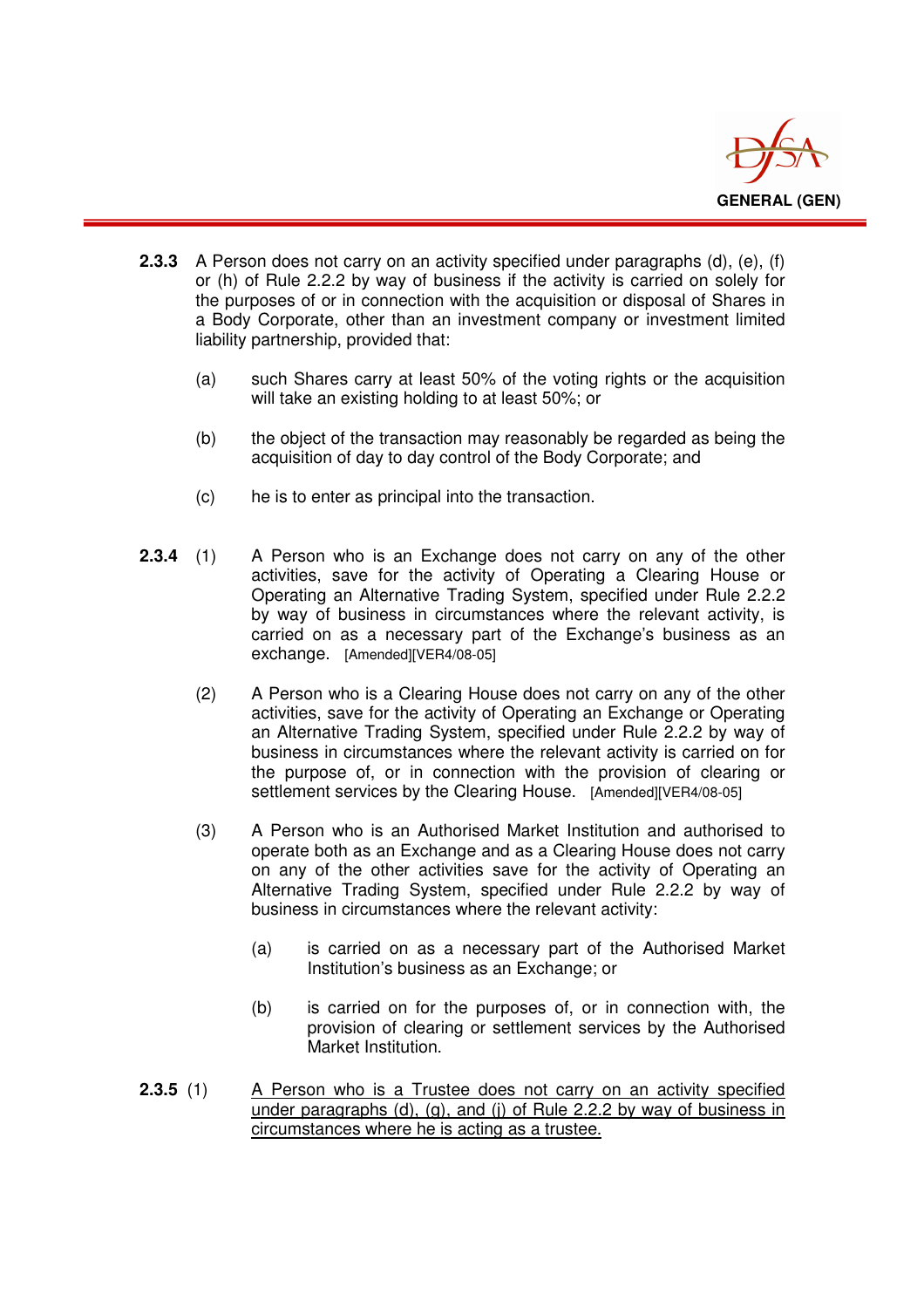(2) A Person who is an individual does not carry on an activity specified under paragraph (t) by way of business where he is acting as trustee, enforcer or protector or where he is arranging for a Person to act as trustee, in respect of less than three (3) trusts.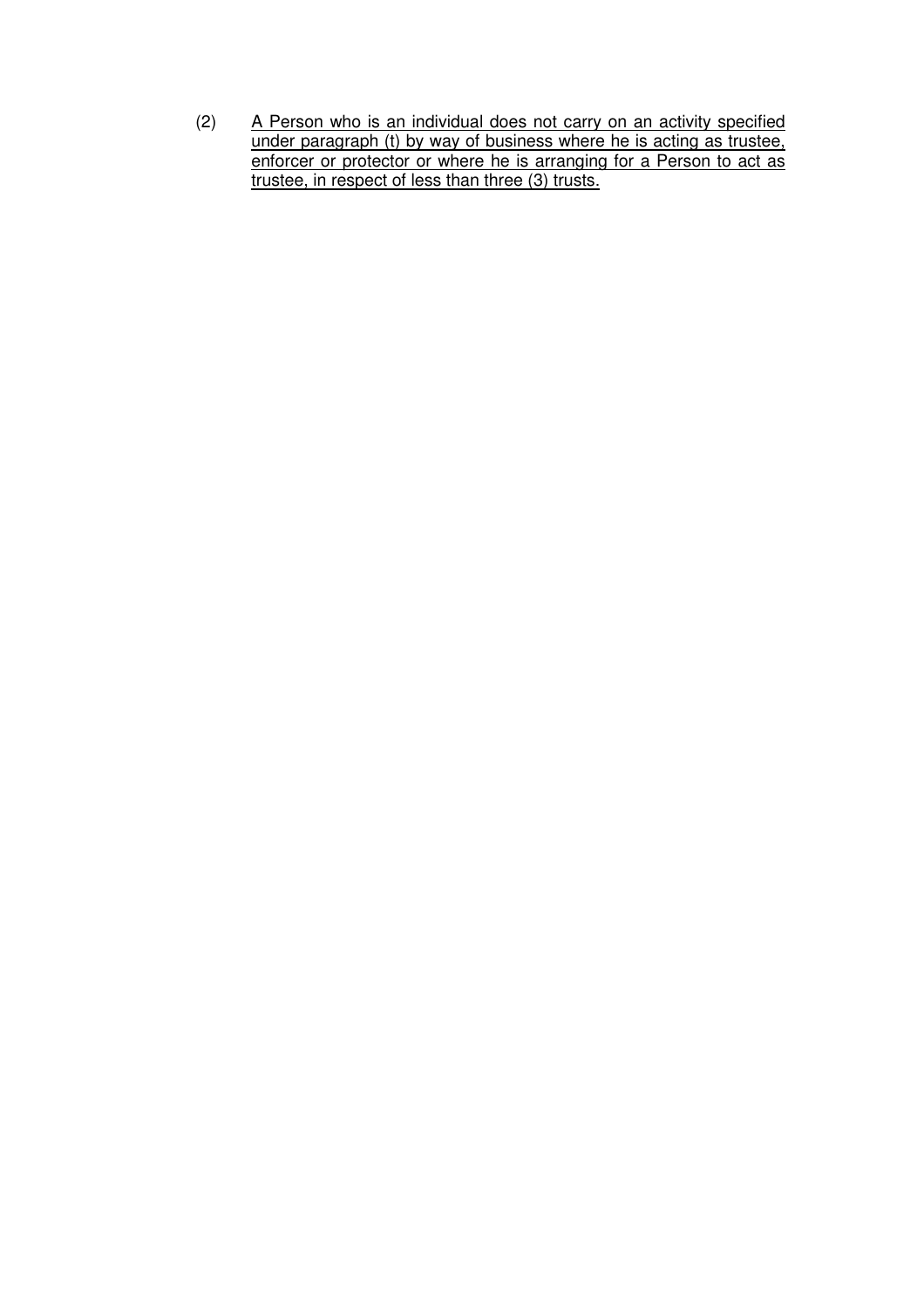

#### **2.23 Providing Trust Services**

#### 2.23.1 In Rule 2.2.2 Providing Trust Services means:

- (a) the provision of services with respect to the creation of an express trust;
- (b) arranging for any Person to act as a trustee in respect of any express trust;
- (c) acting as trustee in respect of an express trust;
- (d) the provision of Trust Administration Services in respect of an express trust; or
- (e) acting as protector or enforcer in respect of an express trust.

#### **Guidance**

i

 Providing generic advice on the desirability of using a trust does not amount to Providing Trust Services as defined in Rule 2.23.1.

#### **Exclusions**

- 2.23.2 Subject to 2.23.3 the following Persons are exempt from the requirement to hold a Licence in respect of Providing Trust Services:
	- (a) a Private Trust Company; or
	- (b) an ASP which Provides Legal Services or Accountancy Services.
- 2.23.3 Under 2.23.2(b) an ASP may only:
	- (a) arrange for a Person to act as trustee in respect of an express trust; or
	- (b) provide services with respect to the creation of an express trust;

provided that:

 (i) the provision of such services is solely incidental to the practice of law or accounting as the case may be; and

 (ii) the ASP is not holding itself out as Providing Trust Services.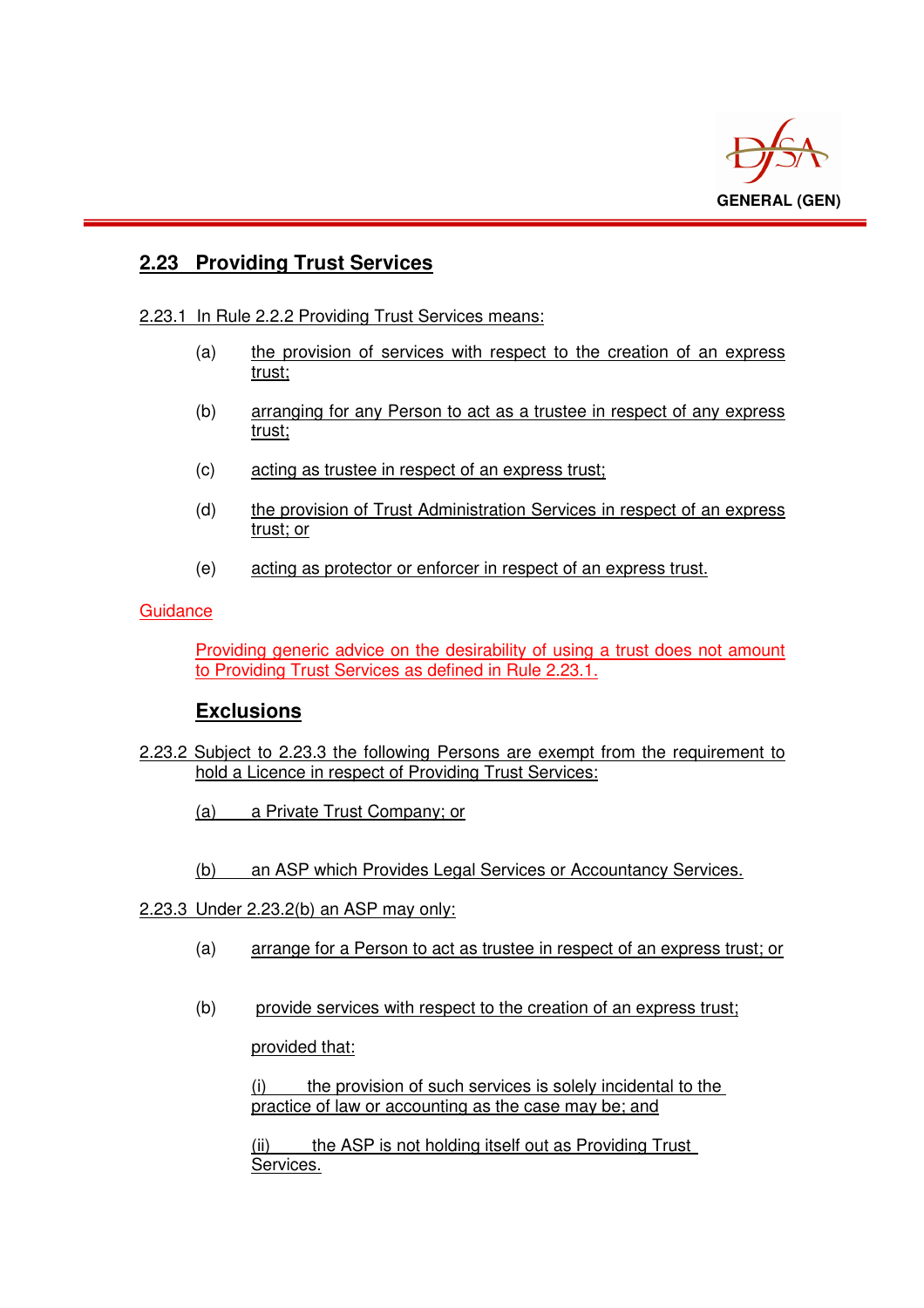#### **Guidance**

l

Acting as trustee, protector or enforcer or Providing Trust Administration Services are not activities incidental to the practice of law or accounting and require a Licence.



#### **3.2 Permitted Financial Services for Authorised Firms**

- **3.2.1** Pursuant to Article 42(1)(a) an Authorised Firm, subject to the Rules in this section, may carry on any one or more of the following Financial Services:
	- (a) Accepting Deposits;
	- (b) Providing Credit;
	- (c) Dealing in Investments as Principal;
	- (d) Dealing in Investments as Agent;
	- (e) Arranging Credit or Deals in Investments;
	- (f) Managing Assets;
	- (g) Advising on Financial Products or Credit;
	- (h) Providing Custody;
	- (i) Arranging Custody;
	- (j) Effecting Contracts of Insurance;
	- (k) Carrying Out Contracts of Insurance;
	- (l) Insurance Broking;
	- (m) Insurance Management;
	- (n) Managing a Profit Sharing Investment Account;
	- (o) Operating an Alternative Trading System; and
	- (p) Providing Trust Services.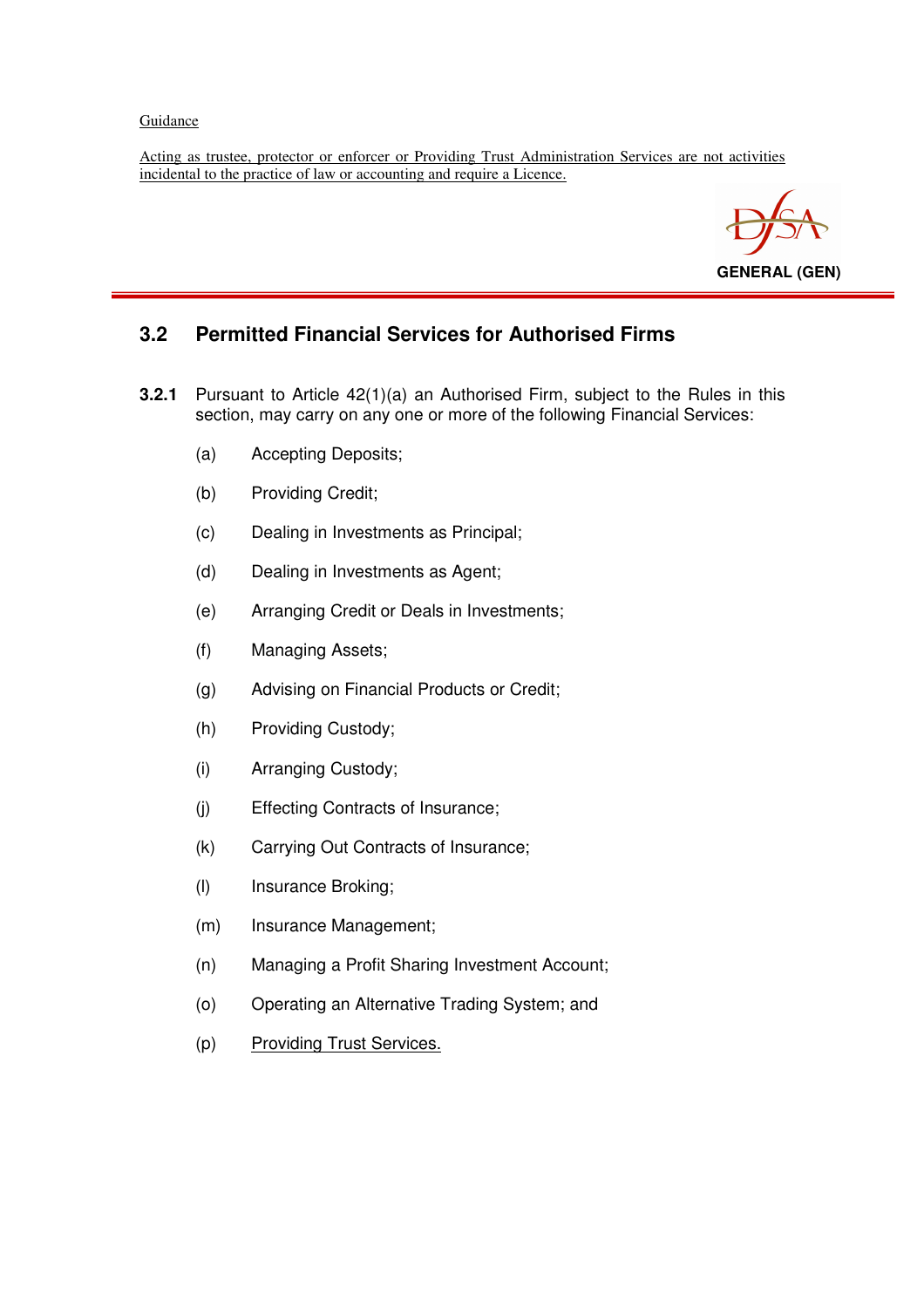

**A1.1.3** A sum is not a Deposit if it is received:

 $\overline{a}$ 

- (a) by a lawyer registered as an Ancillary Service Provider and acting in his professional capacity;
- (b) by an accountant registered as an Ancillary Service Provider and acting in his professional capacity;
- (c) by an Authorised Firm or an Authorised Market Institution authorised under its Licence to carry on any one or more of the following Financial Services:
	- (i) Dealing in Investments as Principal;
	- (ii) Dealing in Investments as Agent;
	- (iii) Arranging Credit or Deals in Investments;
	- (iv) Managing Assets;
	- (v) Operating a Collective Investment Fund;
	- (vi) Effecting Contracts of Insurance;
	- (vii) Carrying Out Contracts of Insurance;
	- (viii) Operating an Exchange;
	- (ix) Operating a Clearing House;
	- (x) Insurance Broking;
	- (xi) Insurance Management;
	- (xii) Managing a Profit Sharing Investment Account; or
	- (xiii) Providing Trust Services

in the course of or for the purpose of any such Financial Service disregarding any applicable exclusions in chapter 2; or

(d) by a Person as consideration for the issue by him of a Debenture.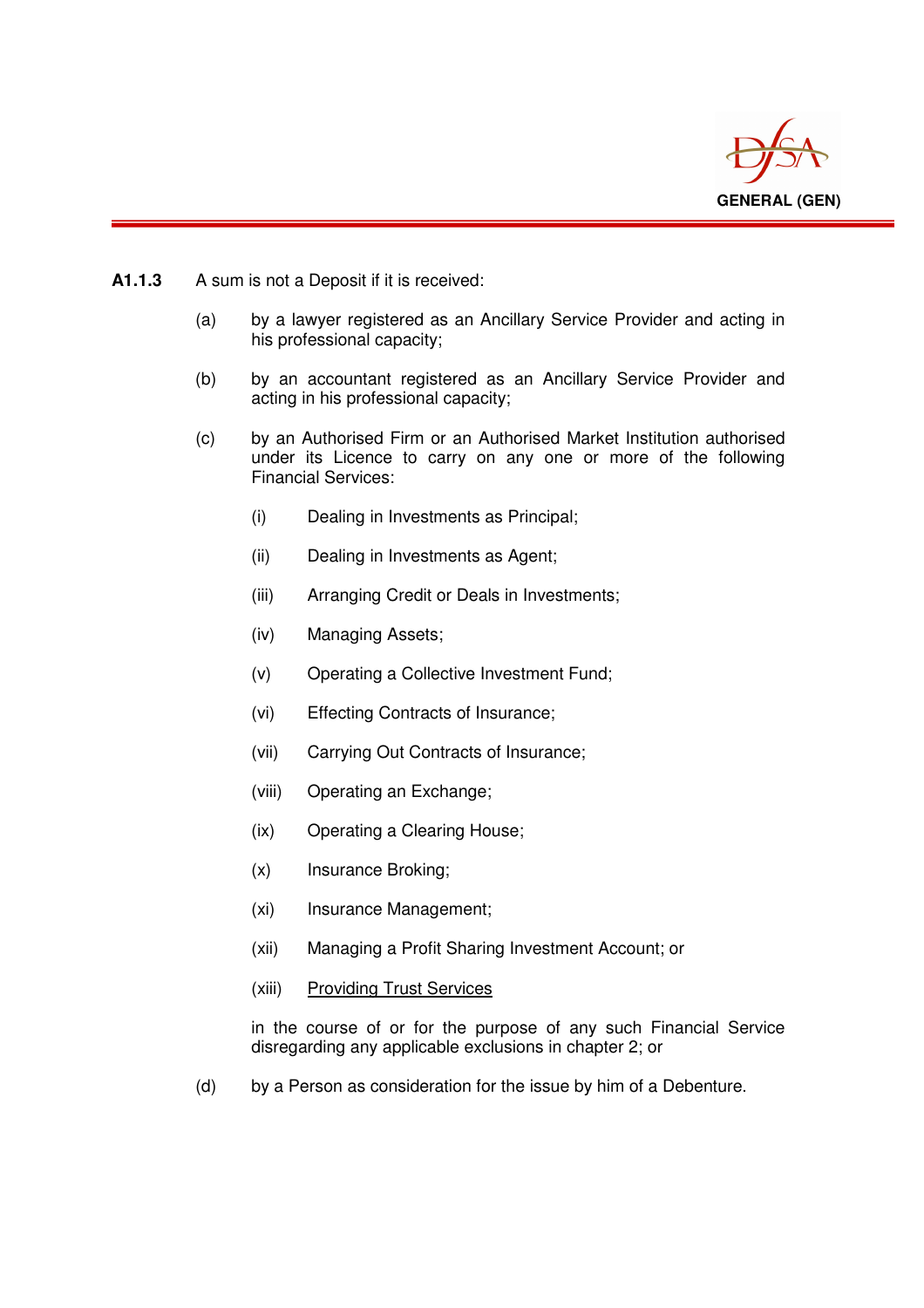

# **App 5 FEES**

i

## **A5.1 Fees table**

#### **A5.1.1** The fees table.

| (a) |                                     | Accepting Deposits or Providing Credit                                                      | \$50,000 |
|-----|-------------------------------------|---------------------------------------------------------------------------------------------|----------|
| (b) | Dealing in Investments as Principal |                                                                                             | \$30,000 |
| (c) | (i)                                 | Dealing in Investments as Agent; or                                                         | \$10,000 |
|     | (ii)                                | Arranging Credit or Deals in Investments;<br>or                                             |          |
|     | (iii)                               | Managing Assets; or                                                                         |          |
|     | (iv)                                | Advising on Financial Products or Credit;<br>or                                             |          |
|     | (v)                                 | Providing Custody; or                                                                       |          |
|     | (vi)                                | Arranging Custody; or                                                                       |          |
|     | (vii)                               | Insurance Broking; or                                                                       |          |
|     | (viii)                              | Insurance Management; or                                                                    |          |
|     | (ix)                                | Effecting<br>Contracts<br>οf<br>Insurance<br>or<br>Carrying out Contracts of Insurance:     |          |
|     |                                     | (A)<br>where the applicant is intending<br>to carry on business as a Captive<br>Insurer; or |          |
|     |                                     | (B)<br>where the Authorised Firm<br>is<br>carrying on business as a Captive<br>Insurer; or  |          |
|     | (x)                                 | a Profit<br>Managing<br>Sharing<br>Investment                                               |          |